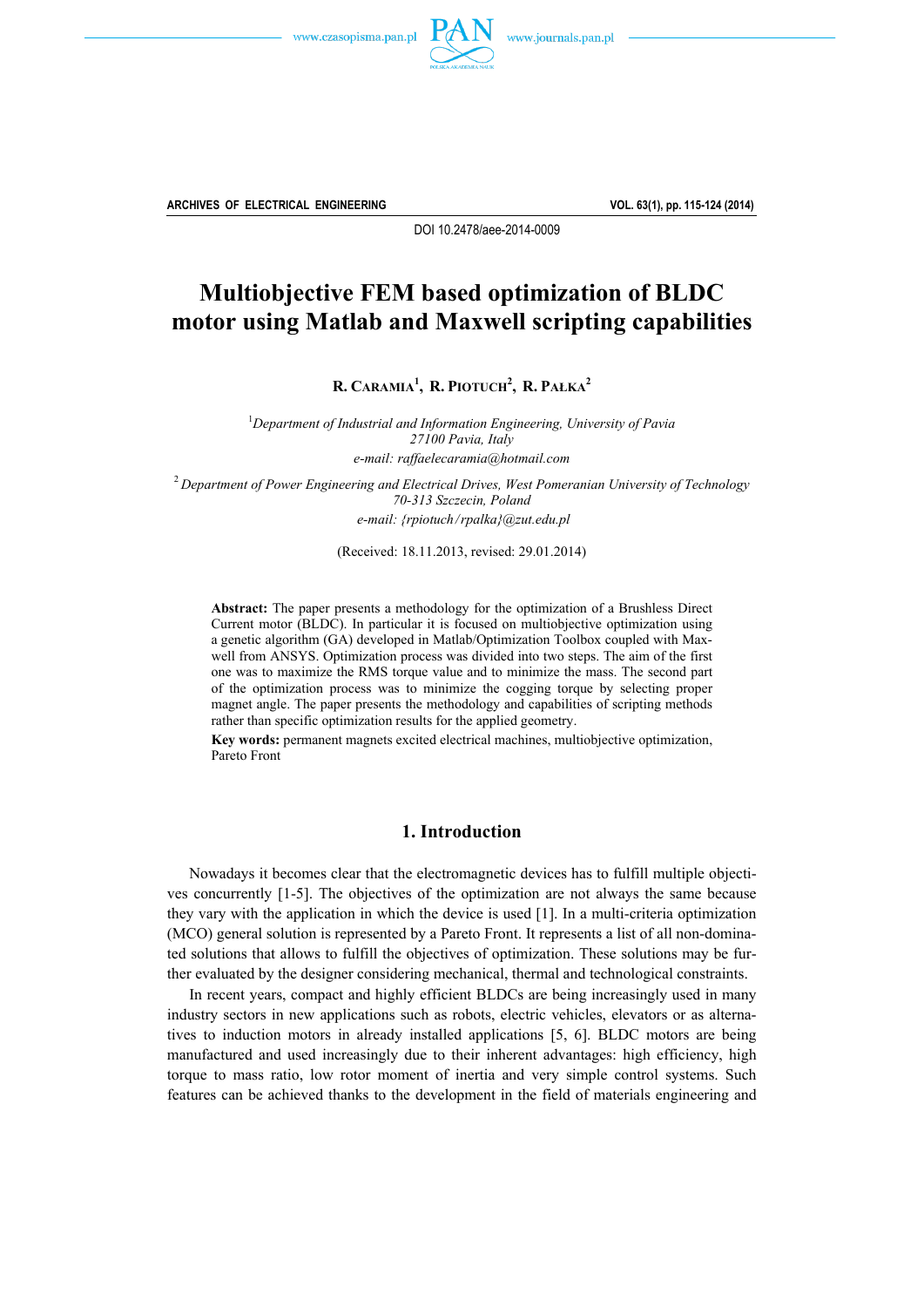



116 *R. Caramia, R. Piotuch, R. Pałka* Arch. Elect. Eng.

power electronics. It is of great interest to improve motor geometry by design optimization, thus to reduce production costs and improve performance of motors [1]. The fundamentals of the topology optimization have originally been described in [7, 8]. Increasing capabilities of nowadays tools and packages connected with better performance of computers allowed to achieve good results in the field of electrical machines optimization with a computational cost compatible with the industrial processes [1]. In the last decade, in many fields of engineering, evolutionary algorithms have been applied in order to find properly the Pareto Front [9, 10].

 The aim of the paper is to present simple optimization capabilities of combined software packages in the field of BLDC motor geometry optimization process.

 In the paper [11] it is shown that using unimodal function over one variable (i.e. RMS torque value *Trms*) and multimodal function for the same variable (RMS cogging torque value *Tcogg*) leads to not effective operation of the optimization algorithm. Aforementioned problem has been solved thanks to decomposition of the optimization process into two stages described below.

### **2. Design problem**

 The case of study is represented by a Brushless DC Motor, with a starting parameters as follows: the motor consist of PM type NdFeB ( $B_r = 1.23$  T,  $-890'000$  A/m) with 3 phase whole-coiled winding (30 conductor per slot). The rated torque of a model is 7.7 Nm (with 5.8 Nm RMS value). Phase current for all models was set to 4.96 A. Main design variables are presented in Table 1. Analyzed basic model with magnetic flux density distribution over a cross-section is depicted in Figure 1.

| raoig r. iviam ugsign parameters |                                               |                   |  |  |  |
|----------------------------------|-----------------------------------------------|-------------------|--|--|--|
| $_{2p}$                          | Number of poles                               | 4                 |  |  |  |
| $d_{\text{ostat}}$               | outer diameter of the stator                  | 130 mm            |  |  |  |
| $d_{\text{istat}}$               | inner diameter of the stator                  | 72 mm             |  |  |  |
| $l_{as}$                         | stack axial length                            | 72 mm             |  |  |  |
| $W_{oslot}$                      | width of the slot opening                     | $2.5 \text{ mm}$  |  |  |  |
| n <sub>S</sub>                   | number of slots                               | 24                |  |  |  |
| m                                | number of phases                              | 3                 |  |  |  |
| $h_{slot}$                       | height of the slot                            | $12.3 \text{ mm}$ |  |  |  |
| $W_t$                            | width of the tooth                            | $4.0 \text{ mm}$  |  |  |  |
| $r_{pm}$                         | pole angle ratio                              | 0.5               |  |  |  |
| $t_m$                            | magnet thickness                              | 3 mm              |  |  |  |
| n <sub>1</sub>                   | number of turns in the single<br>coil winding | 30                |  |  |  |

Table 1. Main design parameters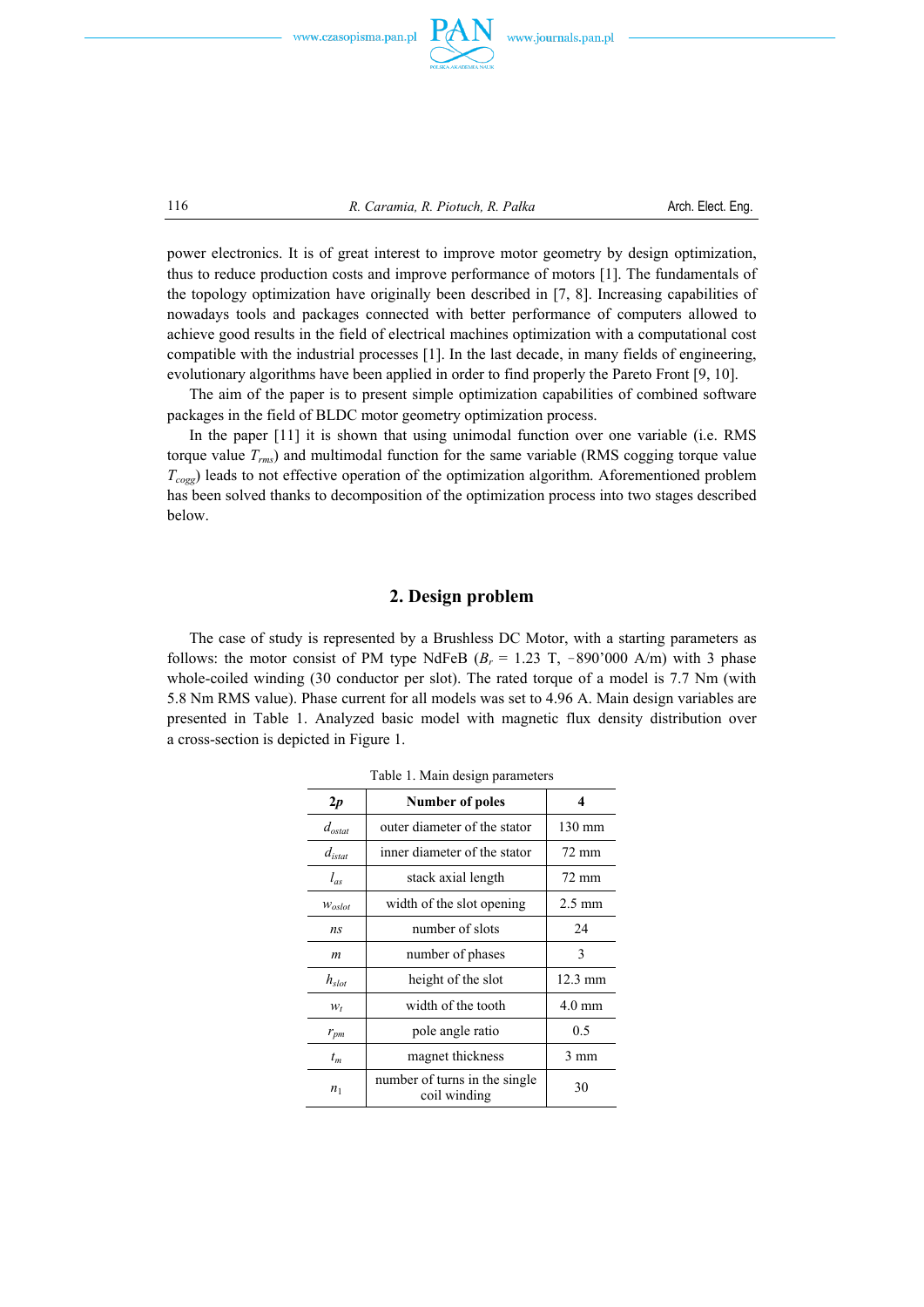

#### Vol. 63(2014) *Multiobjective FEM based optimization of BLDC motor* 117



Fig. 1. Magnetic flux density distribution and flux lines over motor cross section (geometry sample)

## **3. Multiobjective optimization**

 Generally multiobjective optimization involves minimizing or maximizing multiple objective functions to a set of constraints. The problem consists of identifying the feasible solutions – for electric motor it is geometries of the machine that maximize the torque and minimize the mass. This set of objectives is of great interest in all optimization problems of modern motors applied in electrical vehicles [5, 12], where maximum torque provides maximum acceleration, while minimum weight is necessary in order to reduce energy consumption and lower price of a hybrid or electric vehicle. The following objective functions are defined:

$$
f_1(x) = \int_{\Omega} \rho(x) d\Omega,
$$
 (1)

$$
f_2(x) = T_{rms}(x),\tag{2}
$$

where  $\rho$  is the density of materials. The first relationship represents the mass of the motor that has to be minimized, while the second one represents the RMS torque value that has to be maximized. With regard to the time consumption for the evaluation of the functions, the first one is a geometry dependent function and the cost for its calculation is almost inexpensive, while the torque is field-dependent one and needs many iterations of nonlinear finite element analysis. As mentioned before, there may exist multiple solutions to this problem. After solving the MCO problem a set of optimal non-dominated solutions is generated and Pareto Front is determined. With the information provided by Pareto Front, the motor designer may select a proper geometry, according to his designing experience [1]. The direct problem has been solved using a 2D FE model of the motor; torque has been calculated with the virtual work principle. Even if the shape of the motor changes and the mesh changes for every model, the number of elements of the mesh is almost the same in every model. Meshed geometry and design variables are depicted in Figure 2a and 2b, respectively.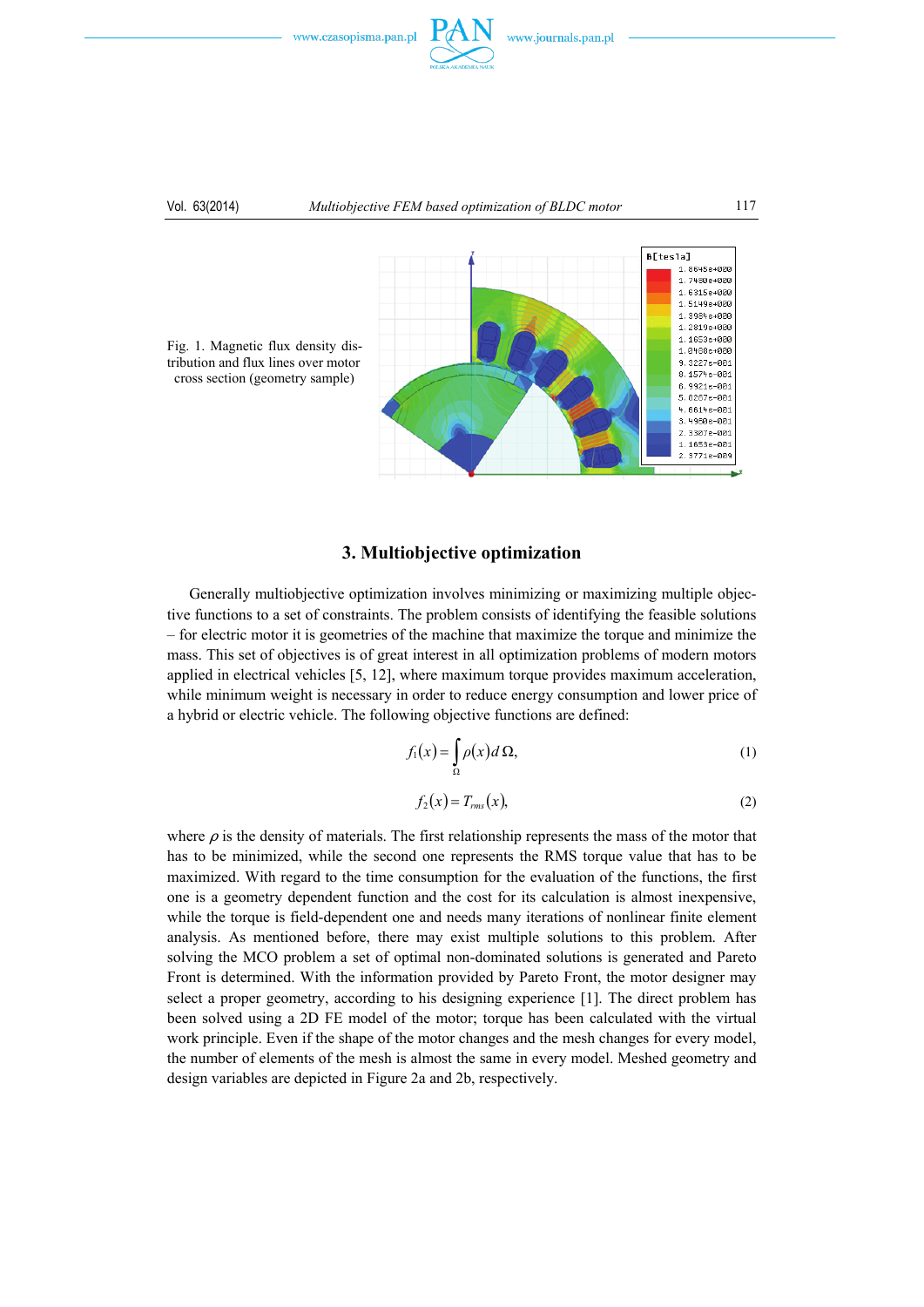



Fig. 2. a) Meshed geometry, b) Design variables

 The second part of geometry optimization considers reducing the cogging torque of the motor. Cogging torque arises from the saliency of the stator slot structure for windings, and depends on the magnetization pattern (radial or axial), shape of the permanent magnet and the shape of the core [9]. Minimization of cogging torque is especially important, because low torque ripples cause smaller mechanical distortion and bigger robustness [4, 13, 14]. For example cogging torque in small BLDC motors used in driving systems of digital versatile disk (DVD) or hard disks (HDD) can cause some serious vibration and noise problems [14]. Basic stages of the proposed algorithm are shown in Figure 3.



Fig. 3. Optimization algorithm workflow

 The second stage of proposed optimization procedure could be applied in the first optimization process but it adds another objective function and may cause serious convergence problems [11]. The first and the final geometries were verified with the 3D FE-model.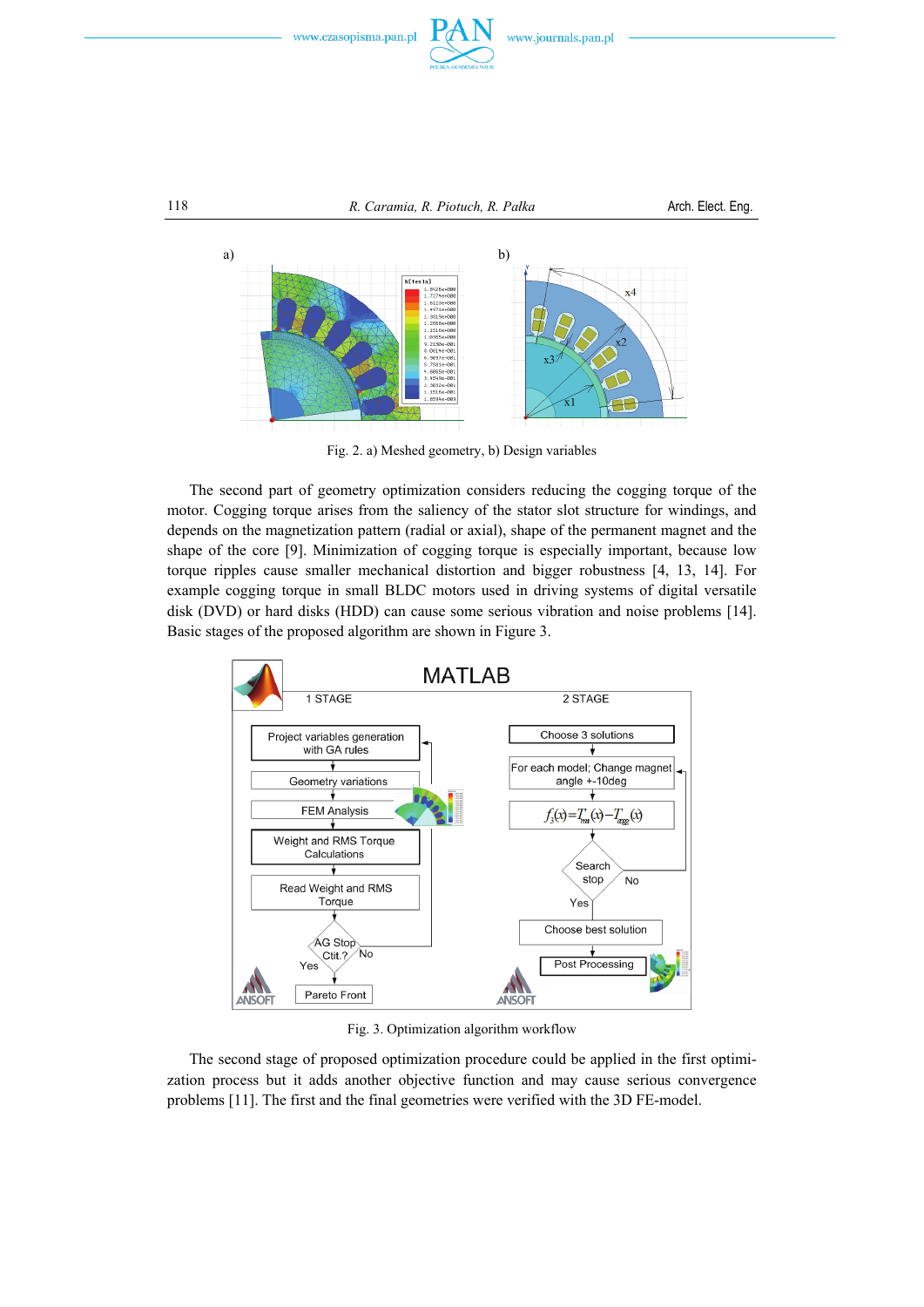www.czasopisma.pan.pl



## **4. Genetic algorithm setup**

 Genetic algorithm is a heuristic technique based on struggle between individuals. Each individual is a possible solution of optimization problem. A common method is to transfer the strongest with the best fitness function from previous population and select other best individuals for mutation and cross-over process [10]. This method mimics natural selection process were the strongest individuals survive but other features that are not important at the time are also passed to next generation in the children genotype.

 Matlab's multiobjective genetic algorithm is a variant of Deb's NSGA-II [10] and has different parameters that may be set up by the user. It is possible to define the number of design variables and their upper and lower bounds, constraints of the variables values, the stopping criteria (e.g. maximum generation limit, time limit), the number of individuals for each population, the number of individuals of the Pareto Front etc.

 In the case of study all the parameters were left at their default values, with exception of number of variables, stopping criteria (maximum generations number) and number of individuals:

- $\bullet$  number of variables: 4;
- $\bullet$  maximum number of generations: 10;
- $\bullet$  number of individuals for each population: 60;
- number of individuals in the Pareto Front: 13.

 In Table 2 upper and lower boundaries for the variables are reported; the air-gap is kept at the constant level – that is 1 mm.

| Design<br>variables | $x_1$ [mm]<br>Rotor outer<br>diameter | $x_2$ [mm]<br><b>Stator outer</b><br>diameter | $x_3$ [mm]<br><b>Magnet thickness</b> | $x_4$ [deg]<br><b>Magnet angle</b> |  |
|---------------------|---------------------------------------|-----------------------------------------------|---------------------------------------|------------------------------------|--|
| Lower               | 50                                    | $\overline{10}$                               | $^{0.8}$                              | 45                                 |  |
| Upper               | 75                                    | -60                                           |                                       | 82                                 |  |

Table 2. Boundaries for selected design variables

#### **5. Maxwell setup**

 In Maxwell environment all the settings were left at the default values that are generated automatically when a 2D model is created. The analyzed model is just a quarter of motor, because the software sets the proper boundary conditions for the symmetrical calculation problem. The solver is set to 'transient', because the software automatically moves the rotor for defined value. Automatically generated mesh consists of almost 1800 elements. Some simulations were run in order to check if a higher number of elements of the mesh could affect the torque waveform; the result was that the waveform is almost the same even with higher number of elements. Considering that, the whole algorithm creates 660 models; it is useful to keep the low number of elements if possible, in order to achieve the low computational time. Every FE analysis lasted for 20 seconds (for the first optimization stage for the i7 3.6 GHz,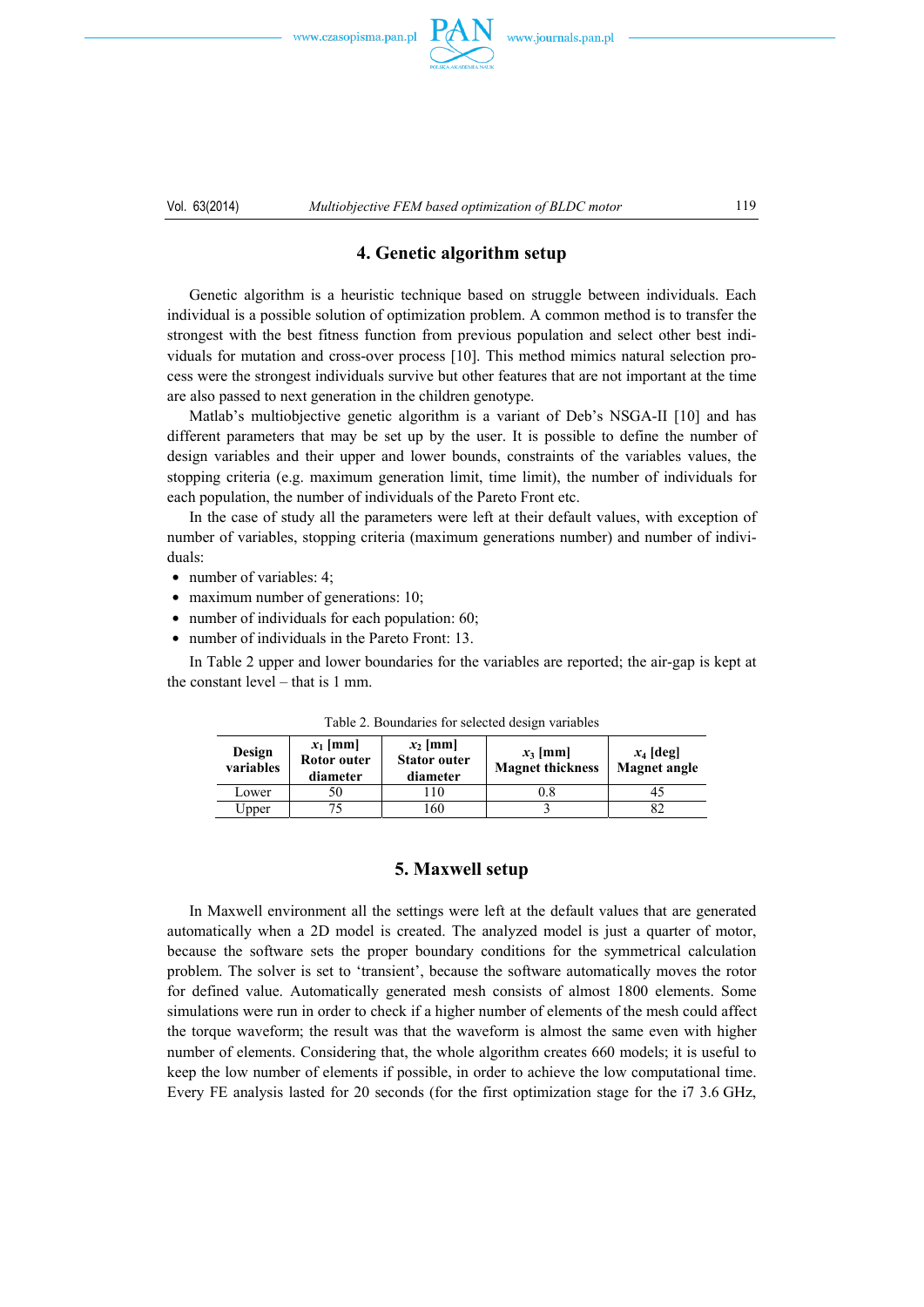





120 *R. Caramia, R. Piotuch, R. Pałka* Arch. Elect. Eng.

8 GB RAM, PC), so the whole optimization process lasted approximately 20 s  $\cdot$  660 = 13'200 s. For the cogging torque calculation, in order to have a smoother waveform, the mesh was substituted with another one made of almost 6000 elements. Of course, it is possible to change the density of the mesh, changing proper mesh parameters.

## **6. Results – first optimization stage**

 The first result generated by Matlab is Pareto Front, a graph that shows a family of nondominated solutions. The designer should choose the optimal solution from this graph. There is not a model that is absolutely better than the others, all of them are feasible and selection can be made taking into account other features that the motor should have. Figure 4 shows the Pareto Front obtained during the  $1<sup>st</sup>$  optimization process stage. As it can be seen, a general reduction of dimensions (mass) of the motor is obtained; interesting result is an increase in the dimension of PMs, because it implies consequently, an increase of the motor cost.



 For the next optimization stage three indicated solutions from the Pareto Front were chosen. Table 3 shows design variables values for the 3 selected and the basic geometry. Figure 5 shows cross section of proposed motor geometries.

#### **7. Results – second optimization stage**

The next optimization stage is to minimize  $T_{cogg}$  and maximize  $T_{rms}$ . Figures 6a and 6b show the waveforms of the cogging torque in an arc of the stator slot pitch for the 3 prototype models and basic geometry.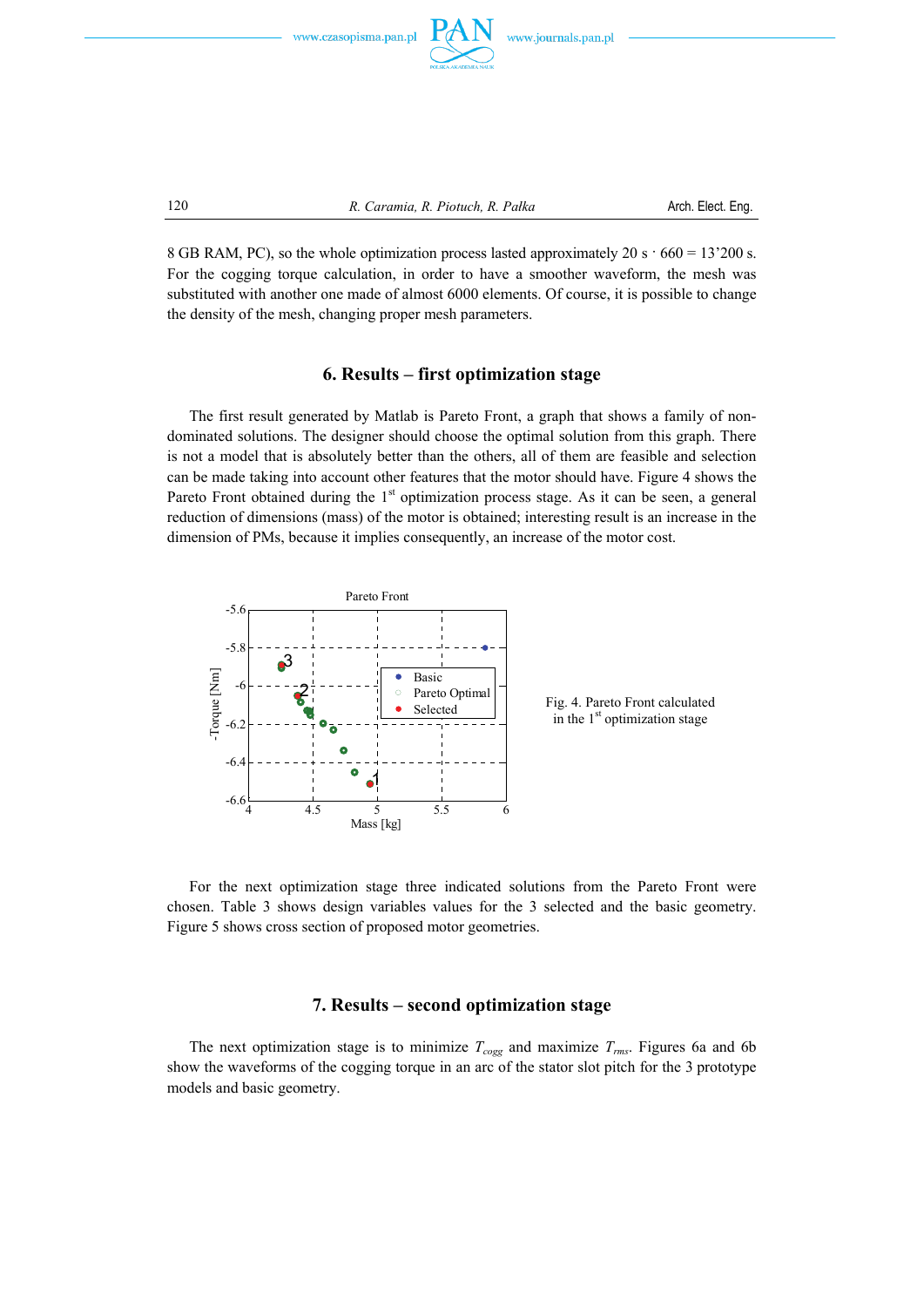

# Vol. 63(2014) *Multiobjective FEM based optimization of BLDC motor* 121



Fig. 5. Comparison of selected geometries; magnetic flux density distribution and flux lines

Table 3.  $1<sup>st</sup>$  optimization stage results

| Model            | $x_1$ [mm]<br><b>rotor</b> outer<br>diameter | $x_2$ [mm]<br>stator<br>outer<br>diameter | $x_3$ [mm]<br>magnet<br>thickness | $x_4$ [deg]<br>magnet<br>angle | <b>Mass</b><br>[kg] | $T_{rms}$<br>[Nm] | $T_{cogg}$<br>[Nm] |
|------------------|----------------------------------------------|-------------------------------------------|-----------------------------------|--------------------------------|---------------------|-------------------|--------------------|
| Basic            | 65.0                                         | 130.0                                     | $\overline{c}$                    | 45                             | 5.84                | 5.8               | 0.20               |
| Pareto optimal 1 | 69.7                                         | 119.0                                     | 2.89                              | 70                             | 4.95                | 6.51              | 0.71               |
| Pareto optimal 2 | 67.6                                         | 112.8                                     | 2.93                              | 64                             | 4.38                | 6.05              | 0.53               |
| Pareto optimal 3 | 67.2                                         | 111.2                                     | 2.77                              | 64                             | 4.26                | 5.89              | 0.60               |



a)

Fig. 6. a) Torque comparison, b) Cogging torque comparison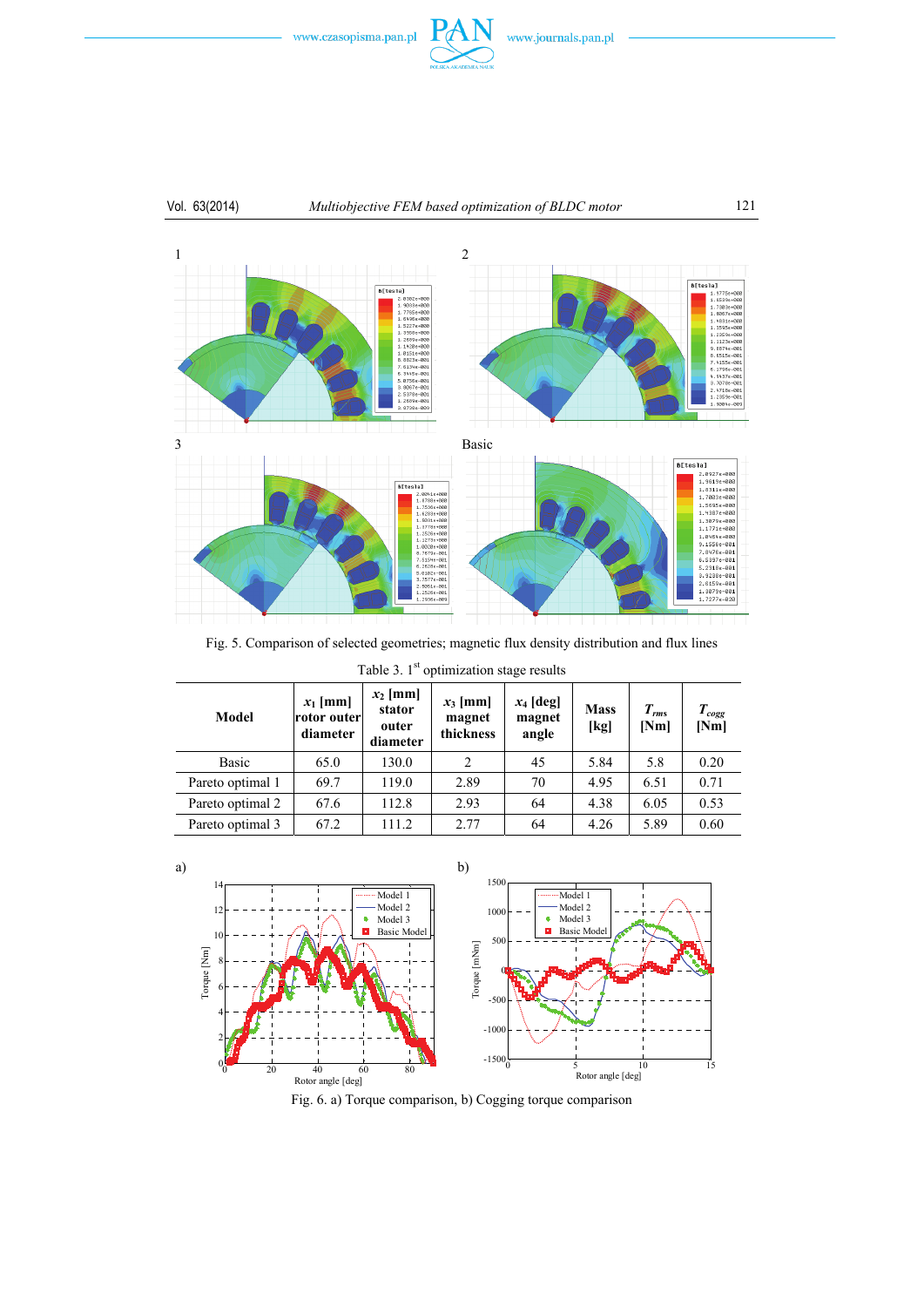



For 3 selected geometries, the magnet angle was changed in the range:  $-10 \text{ deg} - 10 \text{ deg}$  in order to maximize simple additive criteria:

$$
f_3(x) = T_{rms}(x) - T_{cogg}(x) \tag{3}
$$

Results of the second stage of optimization algorithm is presented in Table 4.

| Model             | $x_1$ [mm]<br>rotor<br>outer<br>diameter | $x_2$ [mm]<br>stator<br>outer<br>diameter | $x_3$ [mm]<br>magnet<br>thickness | $x_4$ [deg]<br>magnet<br>angle | <b>Mass</b><br>[kg] | $T_{rms}$<br>[Nm] | $T_{cogg}$<br>[Nm] |
|-------------------|------------------------------------------|-------------------------------------------|-----------------------------------|--------------------------------|---------------------|-------------------|--------------------|
| <b>Basic</b>      | 65.0                                     | 130.0                                     | $\overline{c}$                    | 45                             | 5.84                | 5.8               | 0.20               |
| Optimal 1 – final | 69.7                                     | 119.0                                     | 2.89                              | 75                             | 4.96                | 7.93              | 0.31               |
| Optimal 2         | 67.6                                     | 112.8                                     | 2.93                              | 67                             | 4.38                | 5.70              | 0.14               |
| Optimal 3         | 67.2                                     | 111.2                                     | 2.77                              | 64                             | 4.26                | 5.32              | 0.18               |

Table 4.  $2<sup>nd</sup>$  optimization stage results

 Figure 7a illustrates the torque for different rotor positions for the optimal, basic and final geometries. *Trms*. value is significantly increased in comparison with the basic model (36%) while the mass was minimized (15%). Also the cogging torque has been minimized (in average 51%), in comparison with the  $1<sup>st</sup>$  optimization stage geometries, thanks to the second stage of optimization process. It is shown that a little geometry change (particularly magnet angle) may improve motor performance (decrease  $T_{cogg}$  and increasing  $T_{rms}$ ).



Fig. 7. a) Torque –  $2<sup>nd</sup>$  optimization stage, b) Cogging torque

 Obtained results were verified with the 3D FE-model showing high accuracy of a 2D model. Differences in cogging torque and torque value may be caused by end-effects that are not considered in 2D model. Figures 8a and 8b illustrate comparison of obtained magnetic flux density distribution for 3D and 2D geometries and Figures 9a and 9b show torque and cogging torque comparison for final geometry.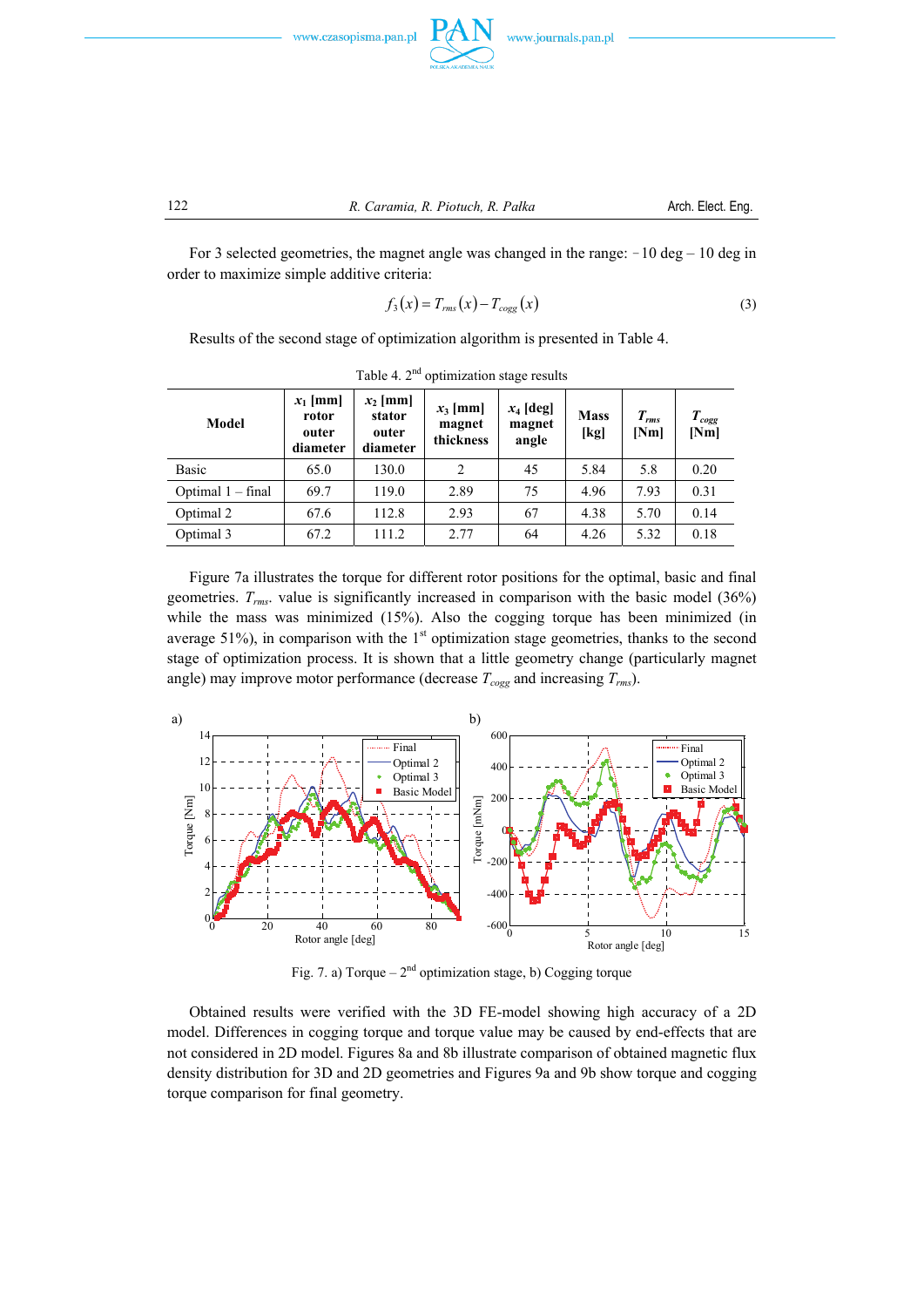

#### Vol. 63(2014) *Multiobjective FEM based optimization of BLDC motor* 123



Fig. 8. a) Magnetic flux density distribution (3D optimal model), b) Magnetic flux density distribution (2D optimal model)



Fig. 9. a) Torque comparison – optimal model, b) Cogging torque comparison

# **8. Conclusions**

 It is possible to implement genetic algorithms and other customized algorithms for multiobjective motor geometry optimization process using Matlab (Mathworks) and Maxwell (ANSYS). Herein implemented algorithm with two optimization stages (GA and brute-force for best individuals) gave satisfactory results. The improvement of motor performance is significant. The simulation points out benefits of the optimization using a genetic algorithm – simple and effective method. In fact, if such improvement has been possible with just four design variables, certainly, even better performance improvement will be achieved using more design variables, selected properly according to the design needs (e.g. if cogging torque reduction is of great interest, design variables could be polar shoes shape, skewing of magnets, etc.). Better optimization results could be also achieved with higher population and generation numbers.

 Increasing performance of PCs affects the design process of electrical machines. Integration between optimization tools such as Matlab and FEM packages is of great interest all over